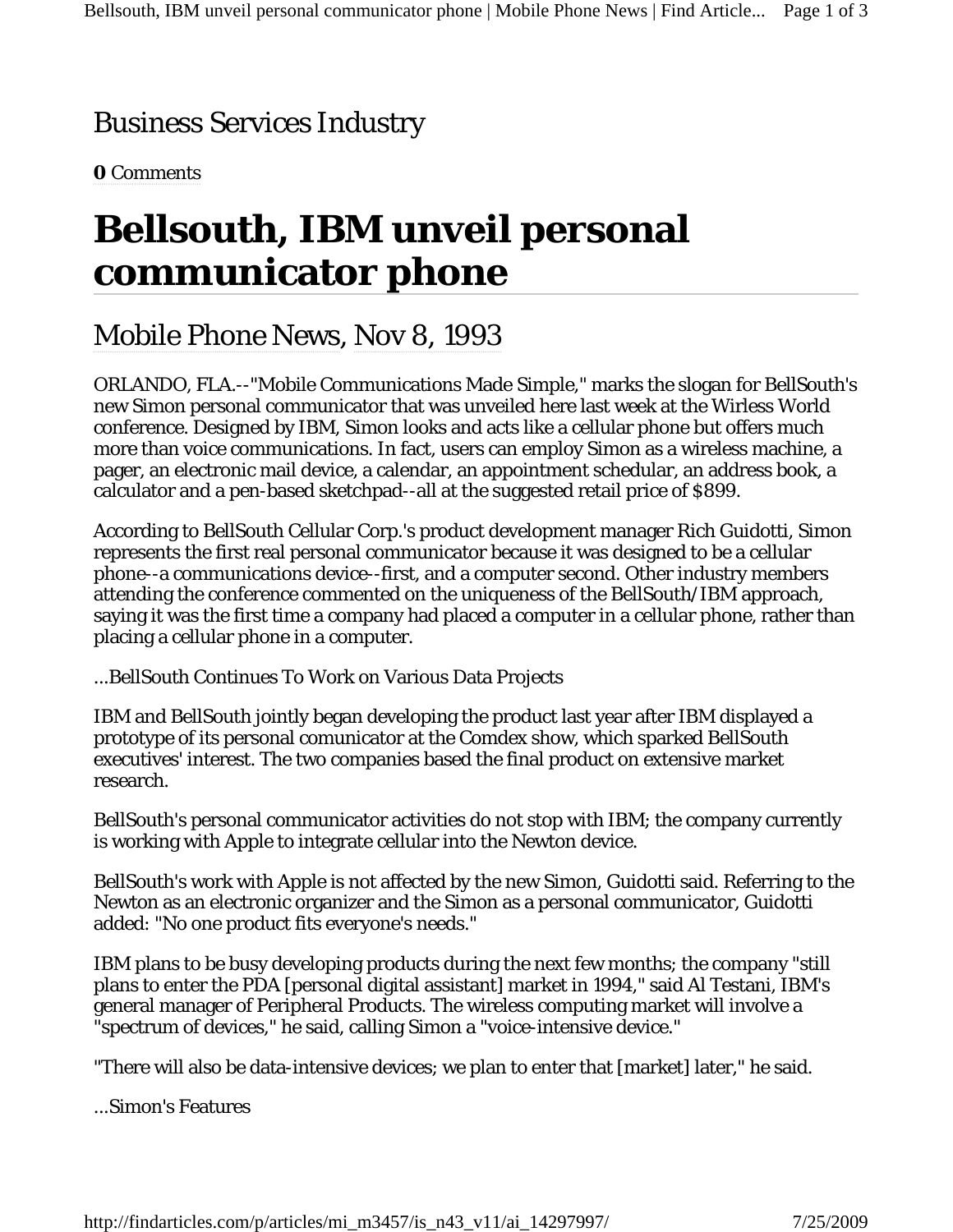Weighing in at a little more than a pound, the new personal communicator boasts a liquid crystal display (LCD) that offers a telephone keypad as well as a computer keypad. When used as a cellular phone, Simon offers standard cellular features, including a built in 9-1-1 emergency call button, last-number redial, last-10 numbers redial, address book auto-dial and roaming preference.

When using Simon as a personal communicator, customers can access the device's graphical user interface (GUI), which uses icons and on-line help screens to make the device more user -friendly. The phone has limited storage capabilities, which can be increased through a personal computer memory card international association (PCMCIA) slot.

In addition, the PCMCIA slot allows customers to add a paging card in order to receive electronic messages or value-added information services on a nationwide, regional or local basis, through MobileComm, BellSouth's paging company. Other slot features include: an organizer feature and a calendar, which can be updated automatically from a remote computer using the PCMCIA slot.

Even without the optional PCMCIA slot, Simon can send and receive E-mail through any Lotus cc:Mail post office that supports remote dial-in. When Simon is equipped with a PCMCIA add-on, messages can be received through most public E-mail systems.

...IBM Employs Different Technologies for Simon's Features

Using the standard Simon, customers can create faxesf and memos by using pen-touch screens or by writing directly on the screen, using a stylus. When customers send faxes, their handwriting will be reflected exaclty--not digitized to look like a printed word-using a technology called pen annotation.

Offering fax capabilities via users' own handwriting will relieve the frustration of dealing with the current imperfect handwriting recognition technology.

"You don't have to learn how to rewrite to use this product," Guidotti said. However, BellSouth is not ruling out the possibility of using handwriting-recognition technology in future generations of Simon, he continued.

For those applications where typing is necessary, such as E-mail, the phone's LCD screen displays a complete computer keyboard. For users who prefer larger letters, Simon offers a patented IBM technology called predictive keyboard.

With this technology, only a portion of the keyboard is displayed on the LCD screen. After a user selects a letter, the computer predicts the next letters the user most likely will choose and displays those on the screen.

The phone currently is based on an AMPS standard, but as cellular digital packet data (CDPD) networks come on line, IBM and BellSouth most likely will develop a CDPD phone, said IBM's Testani.

IBM granted BellSouth exclusive U.S. distribution rights to Simon. Pending FCC approval, BellSouth plans to introduce Simon in Orlando, Daytona Beach, Jacksonville and Melbourne, Fla., in December. A phased rollout will move Simon into other BellSouth markets by March 1994, with a nationwide distribution targeted by April.